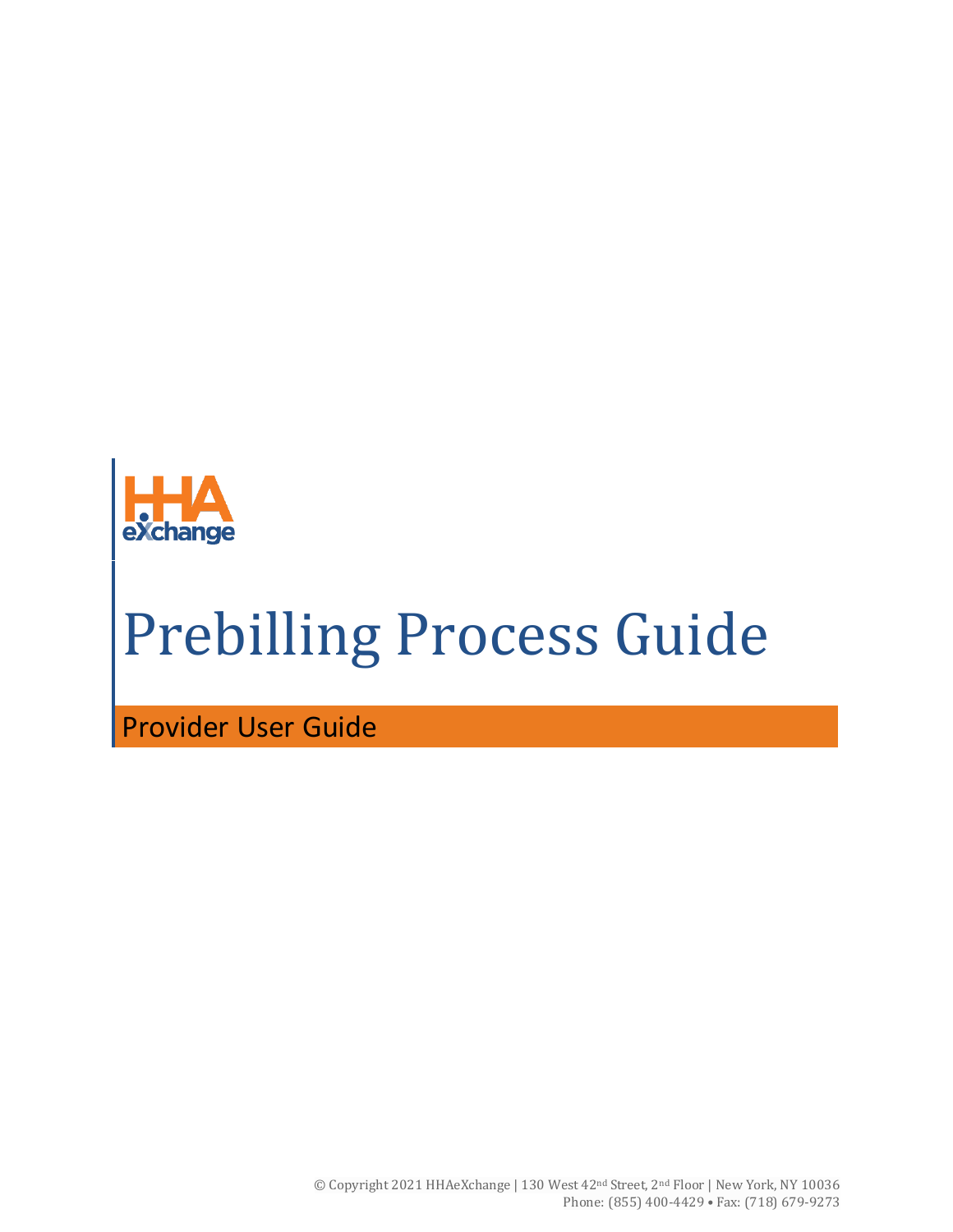

## **Document Revision History**

| Date       | <b>Description of Revision</b>  |  |
|------------|---------------------------------|--|
| 09/25/2020 | Initial version of the document |  |
| 03/15/2021 | Accessibility standards applied |  |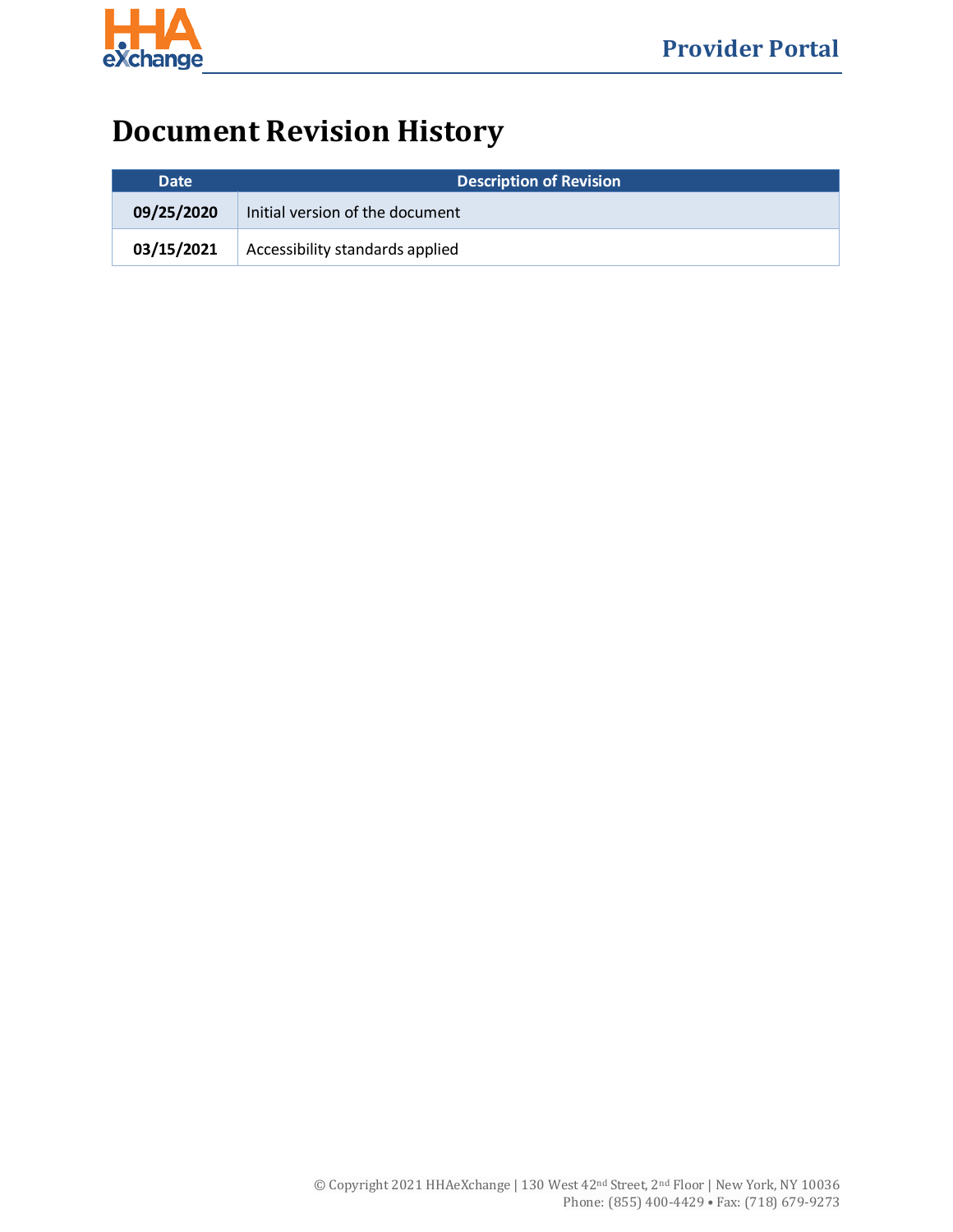

## **Table of Contents**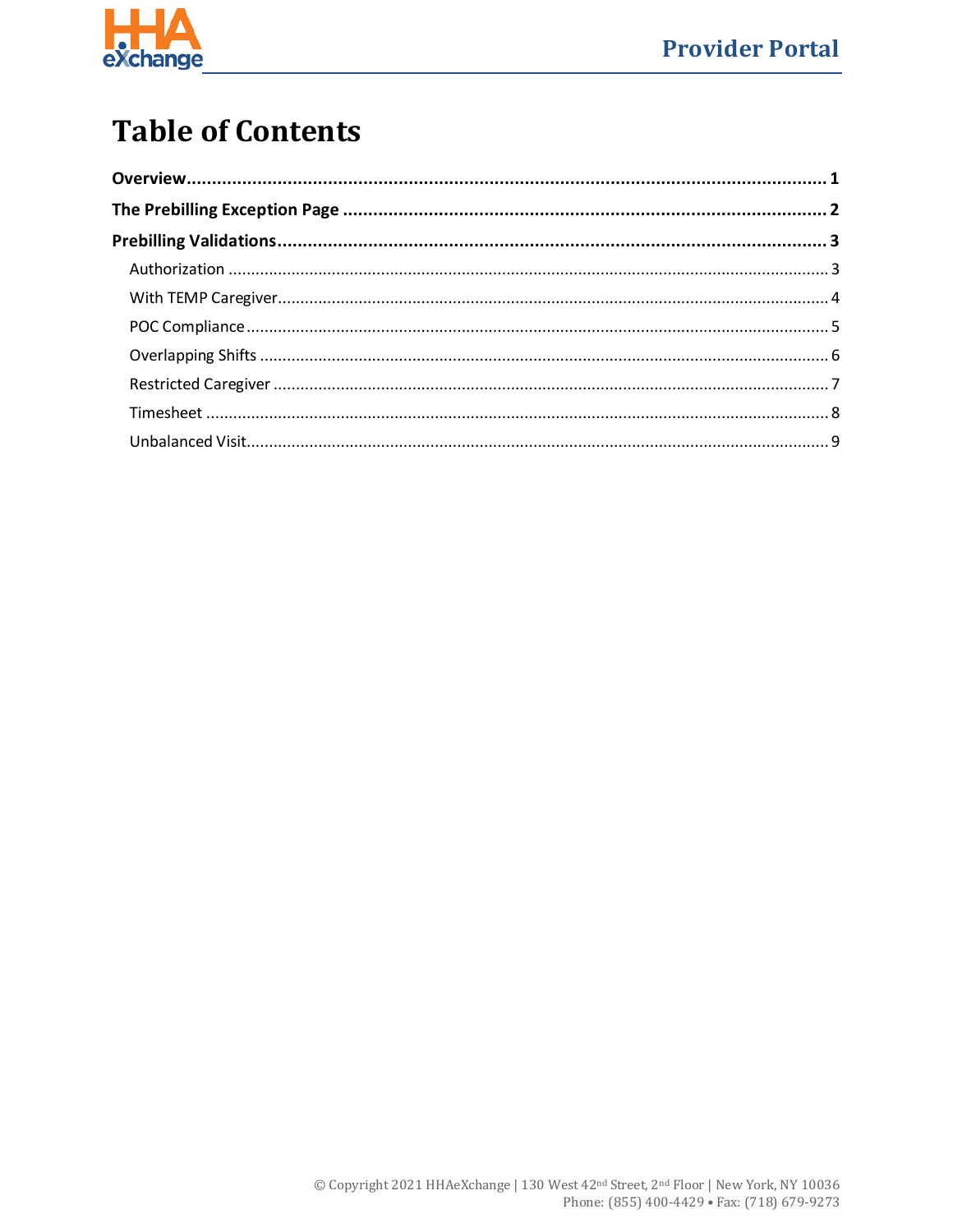

## <span id="page-3-0"></span>**Overview**

**Prebilling** is one of the *Exception* pages in the HHAeXchange (HHAX) system. The *Exception* pages are automated auditing processes which ensure that visits with missing or incorrect information do not get invoiced and billed.

The **Prebilling** page checks visits to ensure that all validation requirements established by the Payer are met. If a visit does not meet all the validation requirements, then it is 'held' on this page until the issue is manually corrected. Visits held on any of the exception pages cannot be processed for billing.



Please direct any questions, comments, or concerns regarding the content herein t[o HHAeXchange](mailto:support@hhaexchange.com)  [Client Support.](mailto:support@hhaexchange.com)

#### **HHAX System Key Terms and Definitions**

The following provides basic definition of HHAX System key terms applicable throughout the document.

| <b>Term</b> | <b>Definition</b>                                                                                                                     |
|-------------|---------------------------------------------------------------------------------------------------------------------------------------|
| Patient     | Refers to the Member, Consumer, or Recipient. The Patient is<br>the person receiving services.                                        |
| Caregiver   | Refers to the Aide, Homecare Aide, Homecare Worker, or<br>Worker. The Caregiver is the person providing services.                     |
| Provider    | Refers to the Agency or organization coordinating services.                                                                           |
| Payer       | Refers to the Managed Care Organization (MCO), Contract,<br>or HHS. The Payer is the organization placing Patients with<br>Providers. |
| <b>HHAX</b> | Acronym for HHAeXchange                                                                                                               |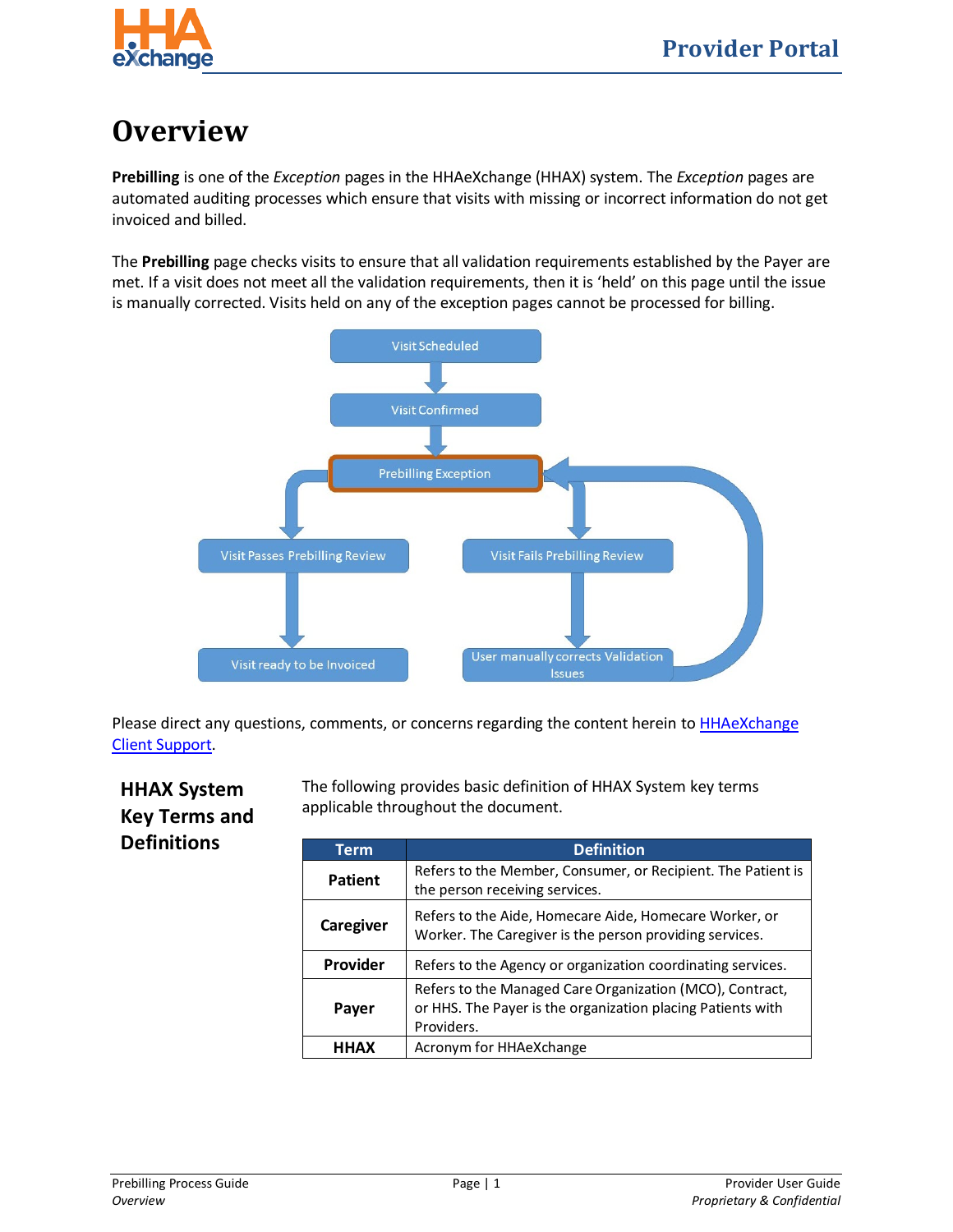

## <span id="page-4-0"></span>**The Prebilling Exception Page**

The **Prebilling Review** page is where visits are reviewed once scheduled. Visits that do not meet the validation requirements set forth by the Payer are held in the Prebilling Exception page. Follow the steps below to review visits that are held on the Exception page.

| <b>Step</b> | <b>Action</b>                                                                                                                                                                                                                                                                                                                                                                                                                                                                                                                                                                                                                                                                                                                                                                                                                                                                                                                                                                                                                                                                                                                                                                                                                                                                                                                                                                                                                                                                                                                                                                                                                                                                                                                                                                                                                                                                                                                                                                      |  |  |
|-------------|------------------------------------------------------------------------------------------------------------------------------------------------------------------------------------------------------------------------------------------------------------------------------------------------------------------------------------------------------------------------------------------------------------------------------------------------------------------------------------------------------------------------------------------------------------------------------------------------------------------------------------------------------------------------------------------------------------------------------------------------------------------------------------------------------------------------------------------------------------------------------------------------------------------------------------------------------------------------------------------------------------------------------------------------------------------------------------------------------------------------------------------------------------------------------------------------------------------------------------------------------------------------------------------------------------------------------------------------------------------------------------------------------------------------------------------------------------------------------------------------------------------------------------------------------------------------------------------------------------------------------------------------------------------------------------------------------------------------------------------------------------------------------------------------------------------------------------------------------------------------------------------------------------------------------------------------------------------------------------|--|--|
| 1           | Navigate to Billing > Prebilling.                                                                                                                                                                                                                                                                                                                                                                                                                                                                                                                                                                                                                                                                                                                                                                                                                                                                                                                                                                                                                                                                                                                                                                                                                                                                                                                                                                                                                                                                                                                                                                                                                                                                                                                                                                                                                                                                                                                                                  |  |  |
|             | Select search parameters using the available filters.                                                                                                                                                                                                                                                                                                                                                                                                                                                                                                                                                                                                                                                                                                                                                                                                                                                                                                                                                                                                                                                                                                                                                                                                                                                                                                                                                                                                                                                                                                                                                                                                                                                                                                                                                                                                                                                                                                                              |  |  |
| 2           | <b>Prebilling Review</b><br><b>Prebilling Review Search</b><br>To Date: 09/28/2020<br><b>From Date:</b><br>Office(s): Al<br>Contract:<br>Coordinator: All<br><b>Patient Location:</b><br>A)<br><b>Patient Branch:</b><br><b>Patient Team:</b><br>Discipline: All<br><b>Caregiver Location:</b> All<br>Caregiver Branch: Al<br><b>Caregiver Team:</b><br>Patient:<br>Timesheet:   Al<br><b>Service Code</b><br>Note: Select a date range with no From Date, and a To Date of yesterday. This ensures that in the search<br>results no older held visits are missed and current day visits are skipped (as these may in progress and<br>not fully confirmed until a later time/date).                                                                                                                                                                                                                                                                                                                                                                                                                                                                                                                                                                                                                                                                                                                                                                                                                                                                                                                                                                                                                                                                                                                                                                                                                                                                                                |  |  |
|             | Under the search fields, select the checkboxes to specify which validations the search result<br>returns. For example, to review all visits held due to the With Temp Caregiver validation, select<br>the corresponding checkbox (as illustrated below).                                                                                                                                                                                                                                                                                                                                                                                                                                                                                                                                                                                                                                                                                                                                                                                                                                                                                                                                                                                                                                                                                                                                                                                                                                                                                                                                                                                                                                                                                                                                                                                                                                                                                                                           |  |  |
|             | <b>Check All Validation:</b><br>□ Unbalanced Visits □ Incomplete Confirmation  √ With Temp Caregiver □ Caregiver Compliance □ POC Compliance<br>□ Overlapping Shifts □ OT/TT Not Approved<br>Restricted Caregivers Timesheet<br>Insufficient Duty Minutes<br>Clinical Documentation<br>Medicaid Compliance   Custom Validations<br>Authorization<br>Search<br><b>View Report</b>                                                                                                                                                                                                                                                                                                                                                                                                                                                                                                                                                                                                                                                                                                                                                                                                                                                                                                                                                                                                                                                                                                                                                                                                                                                                                                                                                                                                                                                                                                                                                                                                   |  |  |
|             | <b>Search by Validations</b>                                                                                                                                                                                                                                                                                                                                                                                                                                                                                                                                                                                                                                                                                                                                                                                                                                                                                                                                                                                                                                                                                                                                                                                                                                                                                                                                                                                                                                                                                                                                                                                                                                                                                                                                                                                                                                                                                                                                                       |  |  |
| 4           | In the results, each row is a visit with at least one failed validation. Each line item contains visit<br>details, as well as the failed validation reasons in the <b>Problem</b> column.                                                                                                                                                                                                                                                                                                                                                                                                                                                                                                                                                                                                                                                                                                                                                                                                                                                                                                                                                                                                                                                                                                                                                                                                                                                                                                                                                                                                                                                                                                                                                                                                                                                                                                                                                                                          |  |  |
|             | Click the Patient Name (link) to navigate to the Patient Profile.                                                                                                                                                                                                                                                                                                                                                                                                                                                                                                                                                                                                                                                                                                                                                                                                                                                                                                                                                                                                                                                                                                                                                                                                                                                                                                                                                                                                                                                                                                                                                                                                                                                                                                                                                                                                                                                                                                                  |  |  |
| 5           | Click the delete " $X''$ icon to delete the visit, or the edit " $Y''$ icon to open the Visit Window.                                                                                                                                                                                                                                                                                                                                                                                                                                                                                                                                                                                                                                                                                                                                                                                                                                                                                                                                                                                                                                                                                                                                                                                                                                                                                                                                                                                                                                                                                                                                                                                                                                                                                                                                                                                                                                                                              |  |  |
|             | To resolve a Prebilling issue, the failed validation (Problem) must be corrected. For example, if<br>the listed Problem is With Temp Caregiver, then the visit remains in Prebilling until a Caregiver<br>is assigned to the visit.<br>whitling Review Search<br><b>From Date:</b><br>To Date: 09/13/2020<br>Office(s):<br>Contract<br>Patient Team:<br>Patient Location:<br><b>Check All Validation</b><br>Otrbelanced Visits   Dincersplete Confirmation   With Temp Caregiver   Campler Complance   POC Complanor<br>Overlapping Shifts EDOT/TT Not Approved ERestricted Caregivers ETimesheet<br>3 Insufficient Duty Minutes<br>Ciricul Concretation Blediraid Completes Ciciaton Validations<br><b>Nearch - View Report</b><br>Total Search Result: 18 Total Hourly: (79:00) Total VINE: (00:00) Total Daily: (00:00) Edfresh<br><b>Genech Results</b><br>Service Center Coundinators Scheduled Visit-Time Disclosion II<br>Problem<br>Ashwiwaism2D<br><b>Pelicot Name</b><br>Contrast<br>Caregores Cude Caregores Name<br>$D$ at $x =$<br>Office:<br>orgiete Confirmation, TENP<br>TS Home Health Cars 2000<br>Other (Non-<br>图画<br>100000-007 00000000<br>Basley F. Mary<br>Hope & Care Providers<br>Tamp Tamp<br>55120<br>rull.<br>0908-1703<br>DOM:Y<br>skilled)<br>Incomplete Confirmation, TENP<br>Complete<br>13 Hame Health Cert 1000<br>Other (Nen)<br>Skilled)<br>Hope & Care Providers<br>rut.<br>0908-1100<br>ぎ回<br>60/20/2020 10/20 02:00<br>Basies F Mary<br>Temp Temp<br>55120<br>TS Home Health Cars 1000<br>Other (Non<br>Hope & Care Providers<br>\$5120<br>0908-1000 0900-1300<br>a a<br>4000093MT 000242185<br>Basley F. Mary<br>Temp Temp<br>rut<br>TEMP Caregiver<br>$5k$ iles)<br>(YNK)<br>TS Hama Health Cers 2000<br>Incomplete Confirmation, TERP<br>Complete<br>Other (Nam)<br>Skilled)<br>rul<br>of El<br>LODGE-RAY DECEMBER<br>Basiev F. Harv<br>None & Care Prouders<br>Temp Temp<br>\$5120<br>0908-1203<br>CYMR3<br><b>The Prebilling Page</b> |  |  |
|             | Note: Validation requirements vary from Payer to Payer.                                                                                                                                                                                                                                                                                                                                                                                                                                                                                                                                                                                                                                                                                                                                                                                                                                                                                                                                                                                                                                                                                                                                                                                                                                                                                                                                                                                                                                                                                                                                                                                                                                                                                                                                                                                                                                                                                                                            |  |  |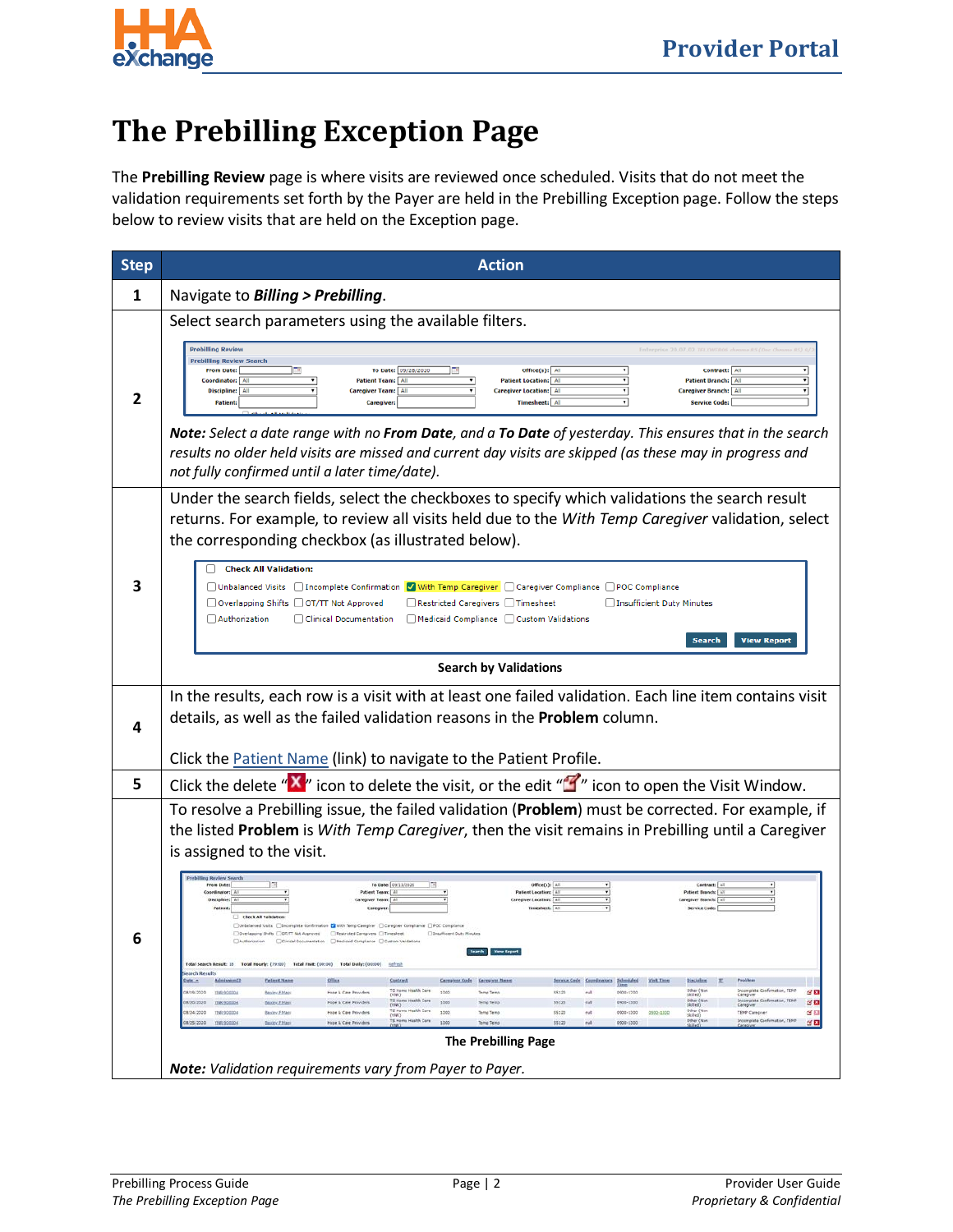

## <span id="page-5-0"></span>**Prebilling Validations**

This section provides a step-by-step walkthrough of correcting the various validation errors that hold visits on the Prebilling exception page. The remainder of this process guide focuses on resolving Prebilling Review issues in HHAX. This guide does not cover how to resolve these issues in 3<sup>rd</sup> party software.

#### <span id="page-5-1"></span>**Authorization**

Any visit that does not adhere to an **Authorization** rule is held on the *Prebilling* page. This is the most common validation infraction, as there are many ways in which a visit may break an **Authorization** rule. A few examples include:

- The visit was scheduled with an unauthorized **Service Code**;
- The visit was scheduled outside the specified date range of the **Authorization;**
- The visit exceeded the units allotted by the **Authorization**.

Complete the following steps to correct held visits that break an Authorization rule.

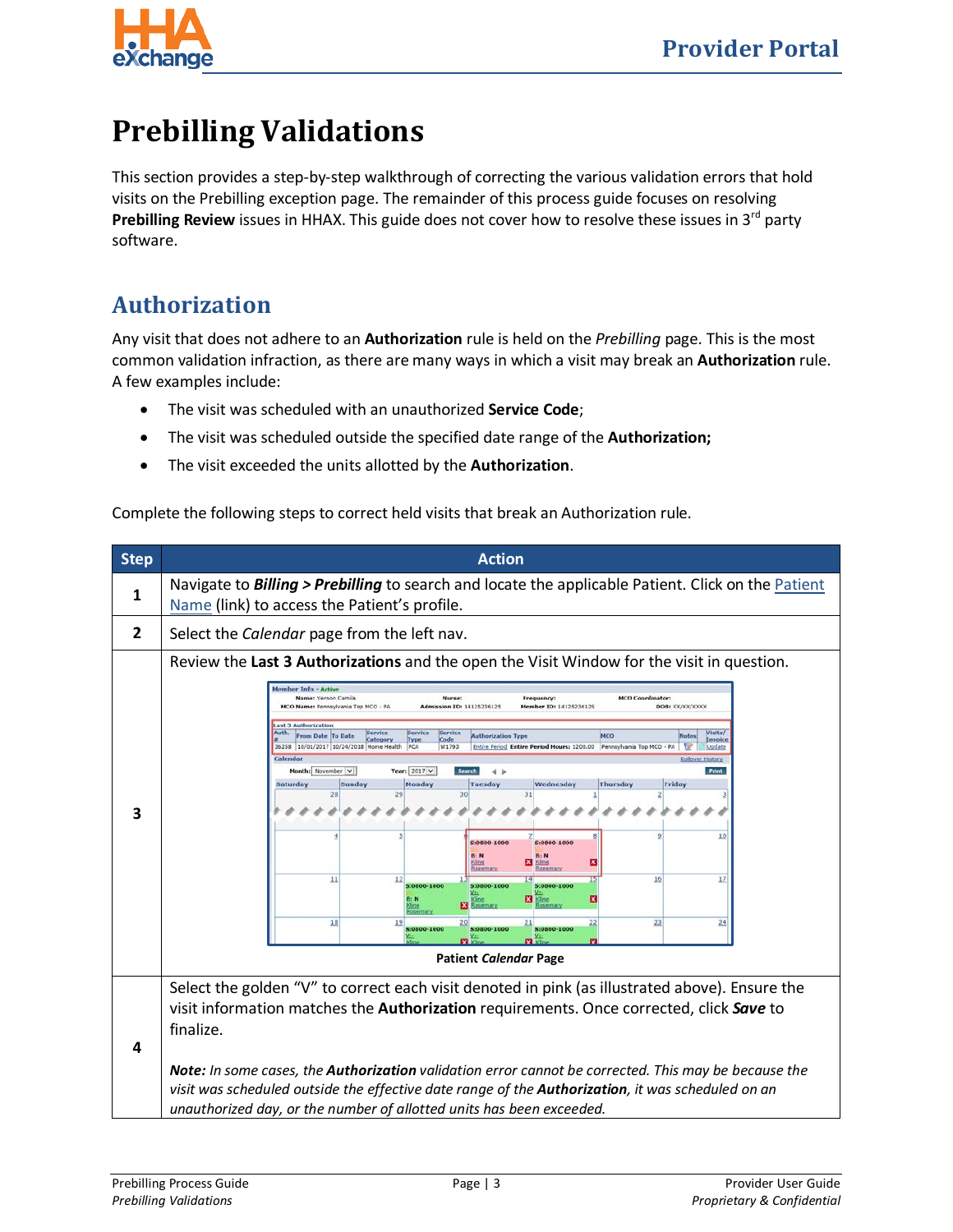

#### <span id="page-6-0"></span>**With TEMP Caregiver**

The **With Temp Caregiver** validation catches visits that have a TEMP Caregiver assigned to them. Visits with TEMP Caregiver assigned are also applicable to the **Incomplete Confirmation** validation; as there is no way for a Caregiver to place an EVV for the visit. These calls are stored in the **Call Dashboard**, but not synced to the visit.

Complete the following steps to assign a Caregiver from the Prebilling Review page.

| <b>Step</b> | <b>Action</b>                                                                                                                                                                                                                                                                                                                                                                                                                                                                                                                                                                                                                                                                                                                                          |
|-------------|--------------------------------------------------------------------------------------------------------------------------------------------------------------------------------------------------------------------------------------------------------------------------------------------------------------------------------------------------------------------------------------------------------------------------------------------------------------------------------------------------------------------------------------------------------------------------------------------------------------------------------------------------------------------------------------------------------------------------------------------------------|
| Ί           | Navigate to <b>Billing &gt; Prebilling</b> . Select the "With Temp Caregiver" checkbox and search for the<br>visit.<br><b>Check All Validation:</b><br>□ Unbalanced Visits □ Incomplete Confirmation ■ With Temp Caregiver □ Caregiver Compliance □ POC Compliance<br>□ Overlapping Shifts □ OT/TT Not Approved<br>Restricted Caregivers Timesheet<br>Insufficient Duty Minutes<br>Authorization<br>Clinical Documentation<br>Medicaid Compliance   Custom Validations<br><b>View Report</b><br>Search<br>Prebilling Review Search: With Temp Caregiver                                                                                                                                                                                                |
| 7           | Locate the visit and click on edit icon as shown.<br><b>Problem</b><br><b>Scheduled</b><br><b>Visit Time</b><br><b>Discipline</b><br><b>TE</b><br><u>ode:</u><br><b>Caregiver Name</b><br><b>Service Code</b><br><b>Coordinators</b><br><b>Time</b><br>Other (Non<br>S5120<br>0900-1300<br>null<br>0900-1300<br><b>TEMP Caregiver</b><br>Temp Temp<br>Skilled)<br>Other (Non<br><b>Incomplete Confirmation, TEMP</b><br>25120<br>0000-1300<br>Visit held at Prebilling: Temp Caregiver                                                                                                                                                                                                                                                                 |
|             | Go to the Schedule tab. Click the $\frac{?}{?}$ (hyperlink) to search for the applicable Caregiver.<br>Schedule<br>Visit Info<br><b>Bill Info</b><br>Schedule:<br><b>History</b><br>Caregiver Code: 1000<br>* Schedule Time: [0900]<br>$-1300$<br>$\Box$ Temporary<br>$\Box$ Temporary<br><b>Temp Temp</b><br>Assignment ID: 010101<br>POC:<br>--Select--<br>$\checkmark$<br>Pay Code: Non Payable<br>$\checkmark$<br><b>TEMP Caregiver Assigned</b>                                                                                                                                                                                                                                                                                                   |
|             | Select the applicable Caregiver and click Save.<br>Schedule<br>Visit Info<br><b>Bill Info</b><br>Schedule:<br><b>History</b><br>Caregiver Code: YNR-1002<br>* Schedule Time: 0900 - 1300<br>$\Box$ Temporary<br>$\Box$ Temporary<br><b>Hamilton Kip</b><br>Assignment ID: 100002<br>POC:<br>$\checkmark$<br>--Select--<br>$\checkmark$<br>* Pay Code: Non Payable<br>* Primary bill to:<br>TS Home Health Care (YNF V<br>Y ⊙<br>Secondary bill to: -Select--<br><b>History</b><br><b>History</b><br>* Service Code: S5120<br>∼∣<br>Service Code:   --Select--<br>$\checkmark$<br>* H: 04 M: 00<br>$H:$ $M:$<br><b>Bill Type: Hourly</b><br><b>Bill Type:</b><br>Include in Mileage: 0<br><b>Visit Type:</b><br>Save Close<br><b>Caregiver Assigned</b> |
| 5           | Confirm the visit. Using the Call Dashboard, locate the Caregiver who worked the visit and<br>placed EVV calls, and link to the visit.                                                                                                                                                                                                                                                                                                                                                                                                                                                                                                                                                                                                                 |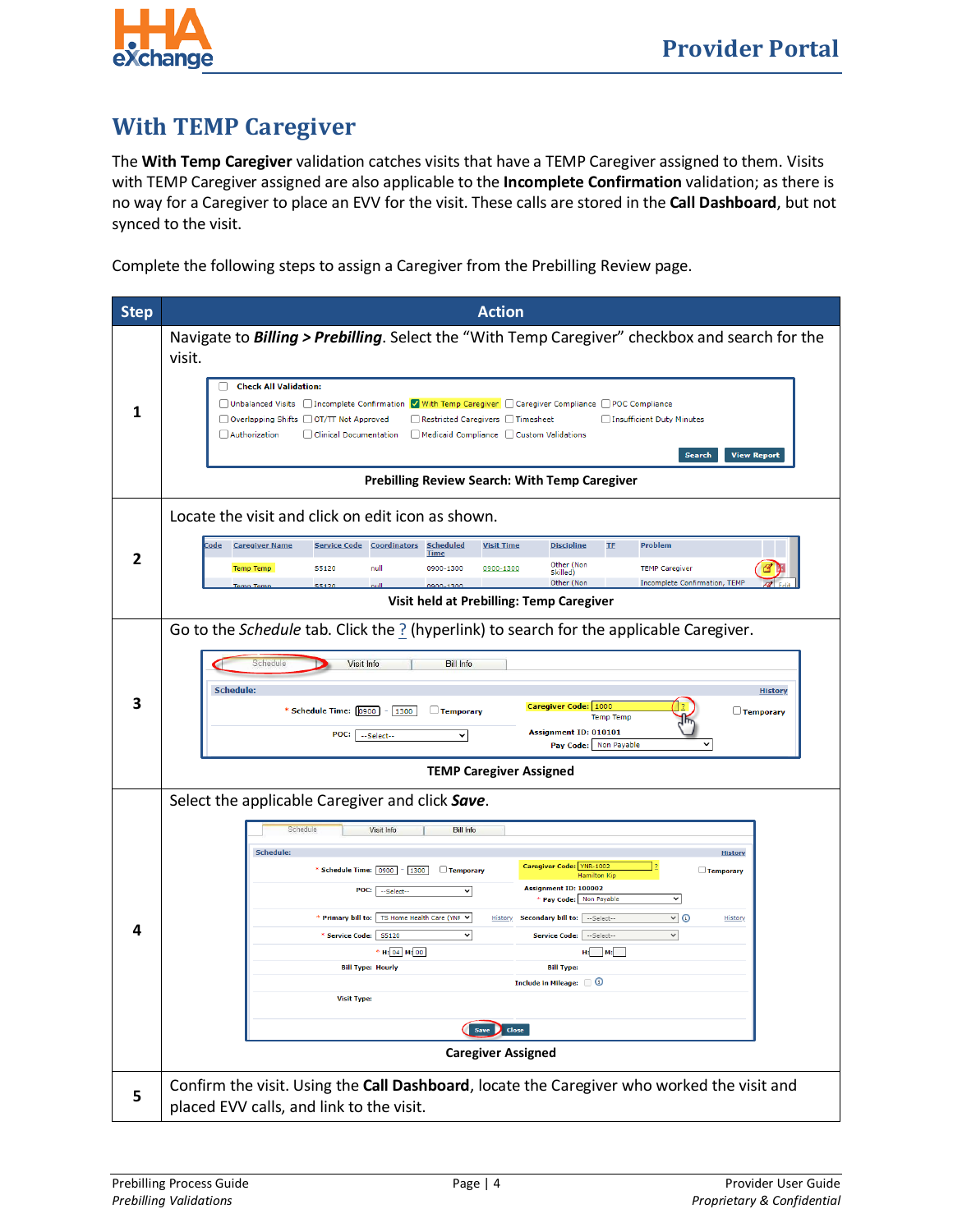



#### <span id="page-7-0"></span>**POC Compliance**

The **POC Compliance** validation checks to ensure the required compliance rules, specific to each Payer, have been fulfilled.

Complete the following steps to resolve POC Compliance issues from the Prebilling Review page.

| <b>Step</b> |                                                                                                                  | <b>Action</b>                                                                                                                                                                                                                                                        |                                                                                                                                |
|-------------|------------------------------------------------------------------------------------------------------------------|----------------------------------------------------------------------------------------------------------------------------------------------------------------------------------------------------------------------------------------------------------------------|--------------------------------------------------------------------------------------------------------------------------------|
| 1           | <b>Prebilling Review Search</b>                                                                                  |                                                                                                                                                                                                                                                                      | Navigate to <b>Billing &gt; Prebilling</b> . Select the "POC Compliance" checkbox and search for the visit.                    |
|             | <b>Member Name:</b><br><b>Caregiver Code:</b><br>All<br>MCO:<br>Problem :<br>□ Unbalanced Visits □ Missed Visits | <b>Admission ID:</b><br><b>Caregiver Name:</b><br>□ With Temp Caregiver □ Caregiver Compliance<br>$\Box$ Overlapping Shifts $\Box$ OT/TT Not Approved $\Box$ Restricted Caregiver $\Box$ Timesheet Not Approved $\Box$ Authorization<br>Search<br><b>View Report</b> | Coordinator: All<br>Member Team: All<br>$\checkmark$<br>From Date: 11/01/2017<br>Tв<br><b>To Date:</b><br>T.<br>POC Compliance |
|             |                                                                                                                  | <b>Prebilling Review Search: POC Compliance</b>                                                                                                                                                                                                                      |                                                                                                                                |
|             | Locate the visit and click on edit icon as shown.                                                                |                                                                                                                                                                                                                                                                      |                                                                                                                                |
|             | <b>Admission</b><br><u>Caregiver</u>                                                                             |                                                                                                                                                                                                                                                                      |                                                                                                                                |
| 2           | Date $\sim$<br><b>Member Name</b><br><b>TD</b><br>Code                                                           | <b>Caregiver Name</b><br>Coordinator                                                                                                                                                                                                                                 | MCO<br><b>Scheduled Time</b><br><b>Visit Time</b><br>Problem<br>Caregiver                                                      |
|             | 11/01/2017<br>11285866703 Fitzgerald Craig<br>1006                                                               | Stacey Allen<br><b>Walker Jessica</b>                                                                                                                                                                                                                                | Compliance,<br>Pennsylvania Top<br>1200-1600<br>MCO - PA<br><b>Unverified Visit</b><br><b>POC Compliance</b>                   |
|             |                                                                                                                  | Visit held at Prebilling: POC Compliance                                                                                                                                                                                                                             |                                                                                                                                |
|             |                                                                                                                  |                                                                                                                                                                                                                                                                      | The Visit Info tab populates. Complete any required fields and scroll to the Duty Sheet section.                               |
|             | Select the duties performed by the Caregiver on this visit.                                                      |                                                                                                                                                                                                                                                                      |                                                                                                                                |
|             |                                                                                                                  |                                                                                                                                                                                                                                                                      |                                                                                                                                |
|             | Ø<br>Ø<br><b>Duty Number</b><br>H<br>- 11<br>⊏                                                                   | Category<br>Personal Care                                                                                                                                                                                                                                            | <b>Duty</b><br>Bath-Tub                                                                                                        |
|             | ⊽<br>100<br>г<br>г<br>101                                                                                        | Personal Care                                                                                                                                                                                                                                                        | Bath-Shower                                                                                                                    |
|             |                                                                                                                  |                                                                                                                                                                                                                                                                      |                                                                                                                                |
|             | □<br>□<br>106                                                                                                    | Personal Care                                                                                                                                                                                                                                                        | Mouth Care/Denture Care                                                                                                        |
| 3           | $\overline{\mathbf{v}}$<br>□<br>107                                                                              | Personal Care                                                                                                                                                                                                                                                        | Hair Care-Comb                                                                                                                 |
|             | □<br>П<br>108                                                                                                    | Personal Care                                                                                                                                                                                                                                                        | Hair Care-Shampoo                                                                                                              |
|             | $\overline{\mathbf{v}}$<br>П<br>109                                                                              | Personal Care                                                                                                                                                                                                                                                        | Grooming-Shave                                                                                                                 |
|             | $\checkmark$<br>□<br>110                                                                                         | Personal Care                                                                                                                                                                                                                                                        | Grooming-Nails                                                                                                                 |
|             | П<br>П<br>111                                                                                                    | Personal Care                                                                                                                                                                                                                                                        | Dressing                                                                                                                       |
|             | □<br>□<br>112                                                                                                    | Personal Care                                                                                                                                                                                                                                                        | Skin Care                                                                                                                      |
|             | $\overline{\mathbf{v}}$<br>П<br>113                                                                              | Personal Care                                                                                                                                                                                                                                                        | Foot Care                                                                                                                      |
|             |                                                                                                                  | <b>POC Duties</b>                                                                                                                                                                                                                                                    |                                                                                                                                |
| 4           | Click Save to finalize.                                                                                          |                                                                                                                                                                                                                                                                      |                                                                                                                                |
| 5           | Confirm the visit, if/as needed.                                                                                 |                                                                                                                                                                                                                                                                      |                                                                                                                                |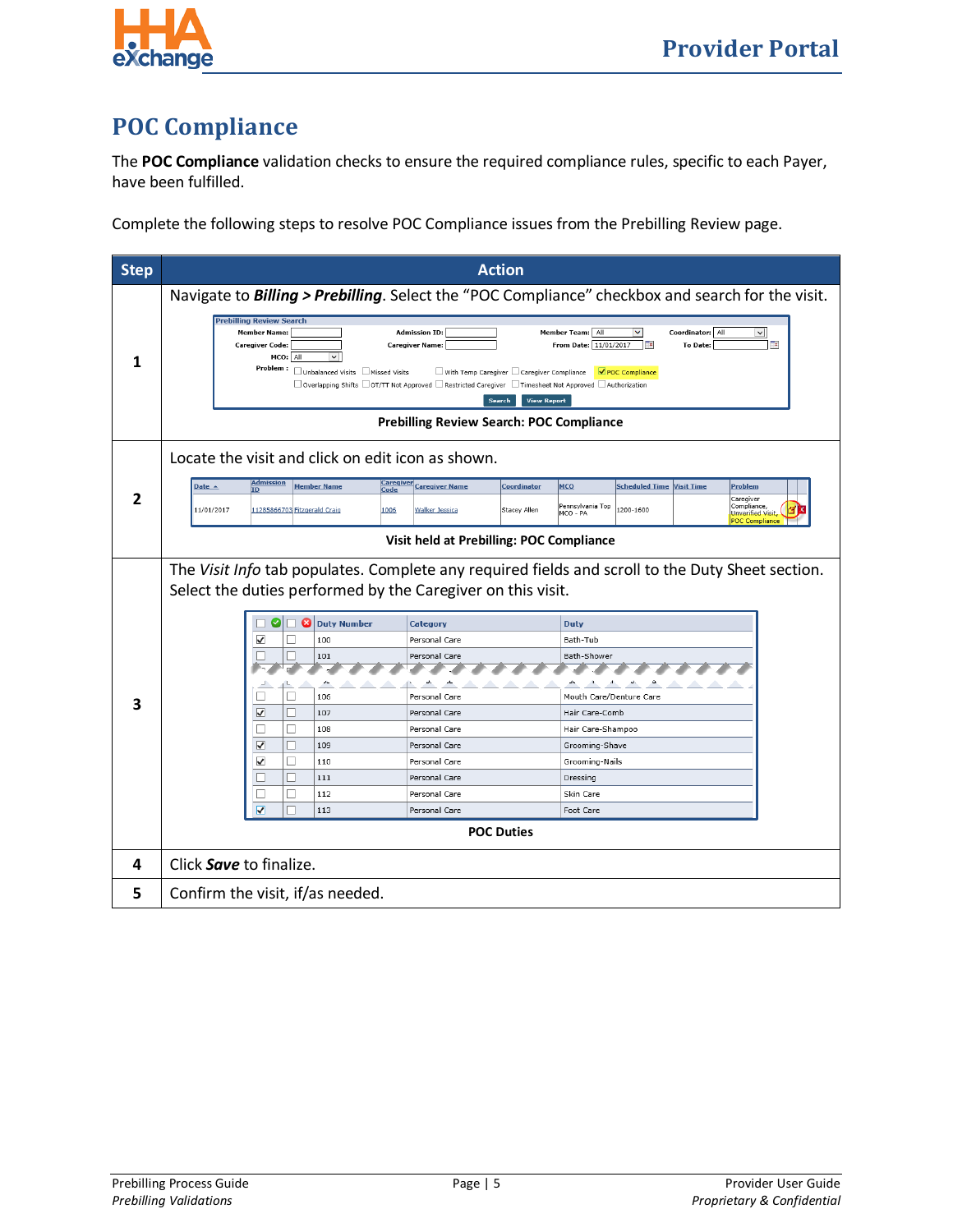

### <span id="page-8-0"></span>**Overlapping Shifts**

The **Overlapping Shifts** validation flags visits with overlapping confirmations. This issue may be caused by either **Shift Overlapping** or **Caregiver Overlapping** as defined in the following examples.

A **Shift Overlapping** occurs when a single Patient has shifts with different Caregivers who have overlapping confirmations; typically happens during the Caregiver transition in "split shift" cases.

For example, Patient Benjamin Franklin is scheduled from 0800-1000 for shift 1, and 1000-1200 for shift 2. The Caregiver on shift 2 places her call ten minutes before the Caregiver on shift 1 places her call, creating the overlap.

| <b>Member Name</b> | <b>Caregiver Name</b> | Scheduled<br><b>Time</b> |               | <b>Visit Time Discipline Problem</b> |                   |      |          |
|--------------------|-----------------------|--------------------------|---------------|--------------------------------------|-------------------|------|----------|
| Franklin Benjamin  | Cox Sandra            | 0800-1000                | 0800-1005 HHA |                                      | Shift Overlapping | نسبر |          |
| Franklin Benjamin  | <b>Taylor Jan</b>     | 1000-1200                | 0955-1200 HHA |                                      | Shift Overlapping |      | <b>x</b> |

**Visit held at Prebilling: Shift Overlapping**

In the case of a **Caregiver Overlapping**, a **single Caregiver** has shifts that overlap, usually occurring with "linked cases" where the Caregiver is working for multiple individuals in the same location (scheduled back-to-back).

For example, Caregiver Jan Taylor is scheduled for Patient 1 at 1500-1700, then at Patient 2 from 1700- 2000. Her confirmations overlap by ten minutes.

| <b>Member Name</b> | <b>Caregiver Name</b> | Scheduled<br>$Time -$ | <b>Visit Time Discipline Problem</b> |                       |    |              |
|--------------------|-----------------------|-----------------------|--------------------------------------|-----------------------|----|--------------|
| Rooney Michael     | <b>Taylor Jan</b>     | 1500-1700             | 1500-1705 HHA                        | Caregiver Overlapping | 52 |              |
| Franklin Benjamin  | Taylor Jan            | 1700-2000             | 1655-2000 HHA                        | Caregiver Overlapping |    | $\mathbf{v}$ |

**Visit held at Prebilling: Caregiver Overlapping**

Both validation issues may be corrected by completing the following steps.

| <b>Step</b> | <b>Action</b>                                                                        |  |  |  |  |  |
|-------------|--------------------------------------------------------------------------------------|--|--|--|--|--|
| 1           | On the Prebilling page, click the edit icon to open the visit details.               |  |  |  |  |  |
|             | On the Visit Info tab, manually adjust the Confirmed Times to eliminate the overlap. |  |  |  |  |  |
|             | Schedule<br>Visit Info<br><b>Bill Info</b>                                           |  |  |  |  |  |
|             | <b>Visit Information</b>                                                             |  |  |  |  |  |
|             | Scheduled Time: 0800-1000                                                            |  |  |  |  |  |
|             | Visit End Time:   1000   07/02/2017  <br>0800 07/02/2017<br><b>Visit Start Time:</b> |  |  |  |  |  |
|             | <b>Visit Info Tab</b>                                                                |  |  |  |  |  |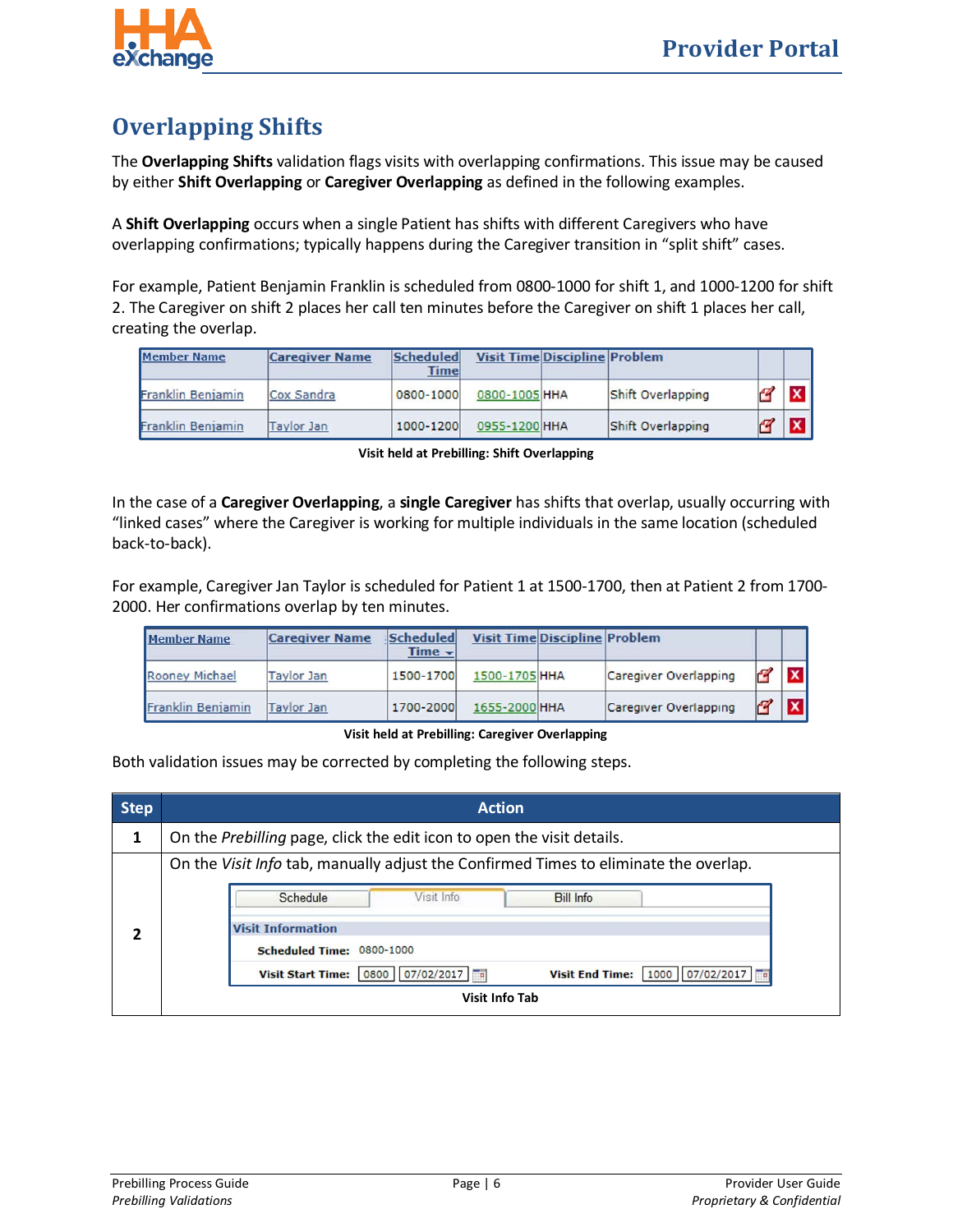

### <span id="page-9-0"></span>**Restricted Caregiver**

The **Restricted Caregiver** validation holds visits worked by Caregivers who have been marked as Restricted for a date prior to that of the Confirmed visit. Complete the following steps to correct this issue.

| <b>Step</b> | <b>Action</b>                                                                                                                                                                                                                                                                                                                                                                                                                                                                                                                                              |  |  |  |  |
|-------------|------------------------------------------------------------------------------------------------------------------------------------------------------------------------------------------------------------------------------------------------------------------------------------------------------------------------------------------------------------------------------------------------------------------------------------------------------------------------------------------------------------------------------------------------------------|--|--|--|--|
| 1           | Navigate to <b>Billing &gt; Prebilling</b> . Select the "Restricted Caregiver" checkbox and search for the<br>visit.                                                                                                                                                                                                                                                                                                                                                                                                                                       |  |  |  |  |
| 2           | Once located, click the edit icon as indicated on the image.<br><b>Admission</b><br>Caregiver<br>Caregiver Name<br><b>Date</b><br><b>Member Name</b><br>Coordinator<br>MCO<br><b>Scheduled Time</b><br><b>Problem</b><br><b>Visit Time</b><br><b>ID</b><br>Code<br>Caregiver<br>Compliance,<br>Unverified Visit,<br>Pennsylvania Top<br>1200-1600<br>11/06/2017<br>58579642107 Keller Liam<br>1013<br>POC Compliance,<br><b>James Molly</b><br>MCO - PA<br>Restricted<br>Caregiver, No.<br>Authorization<br>Visit held at Prebilling: Restricted Caregiver |  |  |  |  |
| 3           | Select the Schedule tab. On the Schedule tab of the visit window, change the Caregiver<br>assigned to the visit.<br>Schedule<br>Visit Info<br><b>Bill Info</b><br><b>Schedule</b><br><b>History</b><br>Caregiver Code: 1007<br>* Schedule Time:<br>1200<br>1600<br>٠<br><b>Blake Christopher</b><br>$\checkmark$<br>--Select--<br>POC:<br>Assignment ID: 100007<br>$\backsim$<br>T2025-SW1<br>* Service Code:<br>* H: 04 M: 00<br><b>Bill Type: Hourly</b><br>Close<br>Save<br><b>Select new Caregiver</b>                                                 |  |  |  |  |
| 4           | Click Save to finalize.                                                                                                                                                                                                                                                                                                                                                                                                                                                                                                                                    |  |  |  |  |
| 5           | Confirm the visit, if/as needed.                                                                                                                                                                                                                                                                                                                                                                                                                                                                                                                           |  |  |  |  |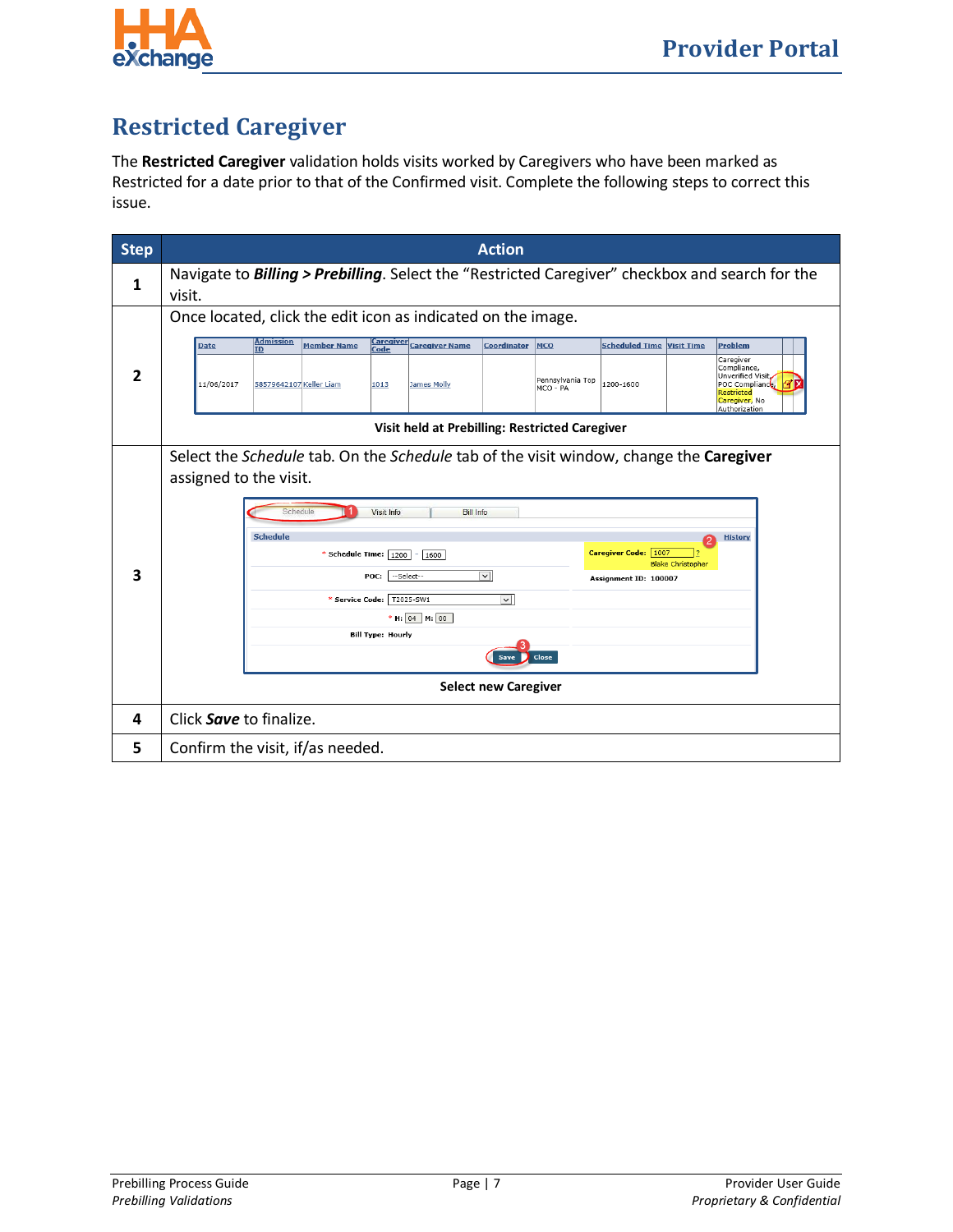

#### <span id="page-10-0"></span>**Timesheet**

The **Timesheet** validation indicates that a "Timesheet Required" condition is required for a visit, but the **Timesheet Approved** checkbox is not selected. Complete the following steps to correct this issue.

| <b>Step</b> | <b>Action</b>                                                                                                                                                                    |  |  |
|-------------|----------------------------------------------------------------------------------------------------------------------------------------------------------------------------------|--|--|
| 1           | Navigate to Visit > Visit Search. Select the held visit on the Prebilling page.                                                                                                  |  |  |
|             | Once located, click the edit icon as indicated on the image.<br><b>Caregiver Name</b><br><b>Coordinators Scheduled</b><br><b>Visit Time Discipline Problem</b><br><b>Service</b> |  |  |
| 2           | Code<br><b>Time</b><br><b>HHA</b><br>Timesheet Not Approved<br>Anderson Rebecca<br>Jon Franqui<br>1000-1400<br>1000-1400 HHA                                                     |  |  |
|             | Visit held at Prebilling: Timesheet Not Approved                                                                                                                                 |  |  |
|             | On the Visit Info tab of the visit window, select the Timesheet Approved checkbox.                                                                                               |  |  |
|             | <b>Duty Sheet POC: 0(00:00)</b><br>Others: 7(00:00)<br><b>Visit Duration:</b><br>Total: 7(00:00)                                                                                 |  |  |
| 3           | <b>Upload Scanned Timesheet:</b><br><b>V</b> Timesheet Approved<br>$\sqrt{}$ Timesheet Required<br>G)                                                                            |  |  |
|             | <b>Timesheet Approved</b>                                                                                                                                                        |  |  |
|             | The system provides a link to upload a scanned copy of the Timesheet. This is optional to                                                                                        |  |  |
|             | validate the visit and remove the hold.                                                                                                                                          |  |  |
| 4           |                                                                                                                                                                                  |  |  |
|             | <b>Note:</b> Ensure to follow all internal policies when marking visits as Timesheet Approved.                                                                                   |  |  |
| 4           | Click <b>Save</b> to finalize.                                                                                                                                                   |  |  |
| 5           | Confirm the visit, if/as needed.                                                                                                                                                 |  |  |